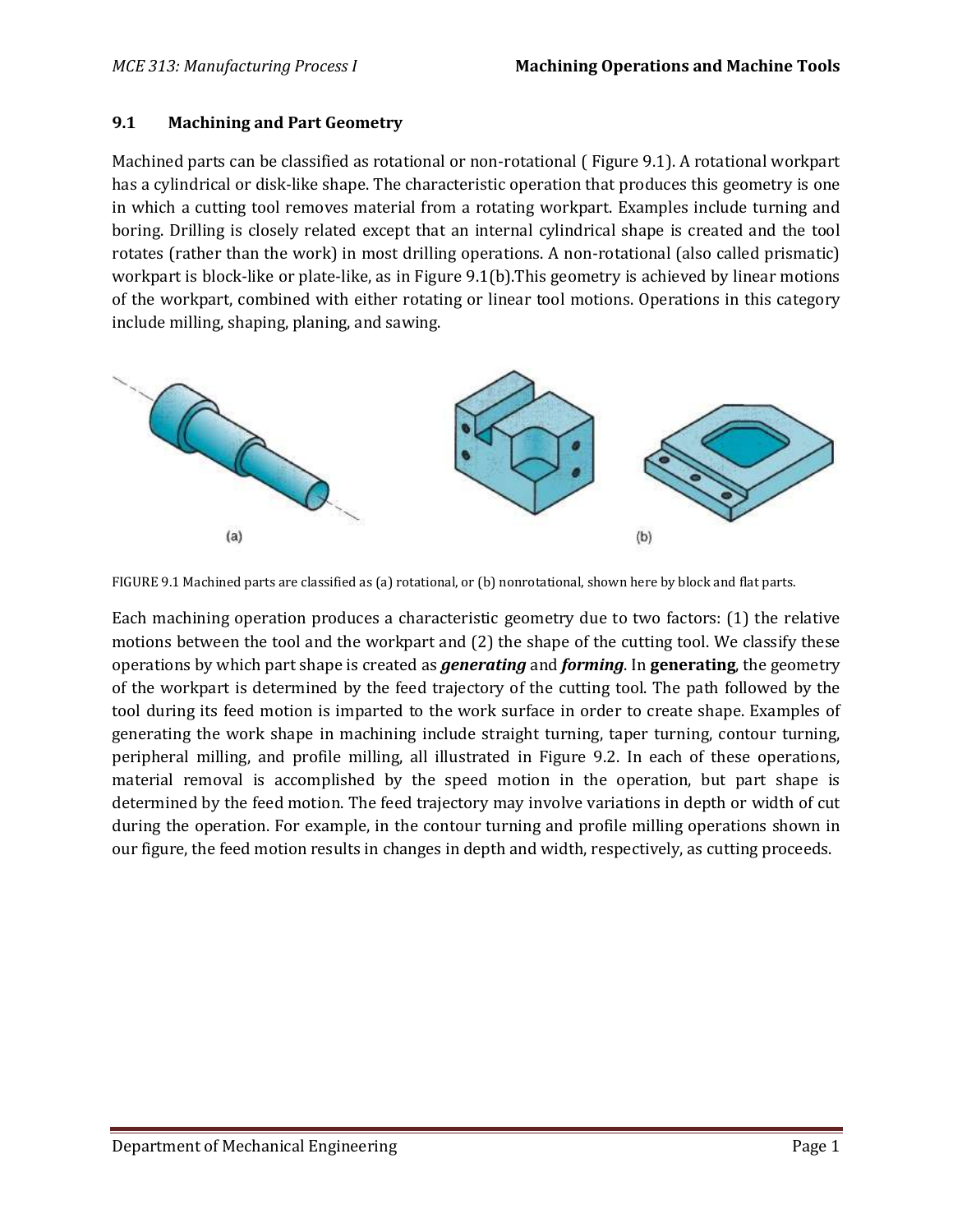

FIGURE 9.2 Generating shape in machining: (a) straight turning, (b) taper turning, (c) contour turning, (d) plain milling, and (e) profile milling.

In **forming**, the shape of the part is created by the geometry of the cutting tool. In effect, the cutting edge of the tool has the reverse of the shape to be produced on the part surface. Form turning, drilling, and broaching are examples of this case. In these operations, illustrated in Figure 9.3, the shape of the cutting tool is imparted to the work in order to create part geometry. The cutting conditions in forming usually include the primary speed motion combined with a feeding motion that is directed into the work.



FIGURE 9.3 Forming to create shape in machining: (a) form turning, (b) drilling, and (c) broaching.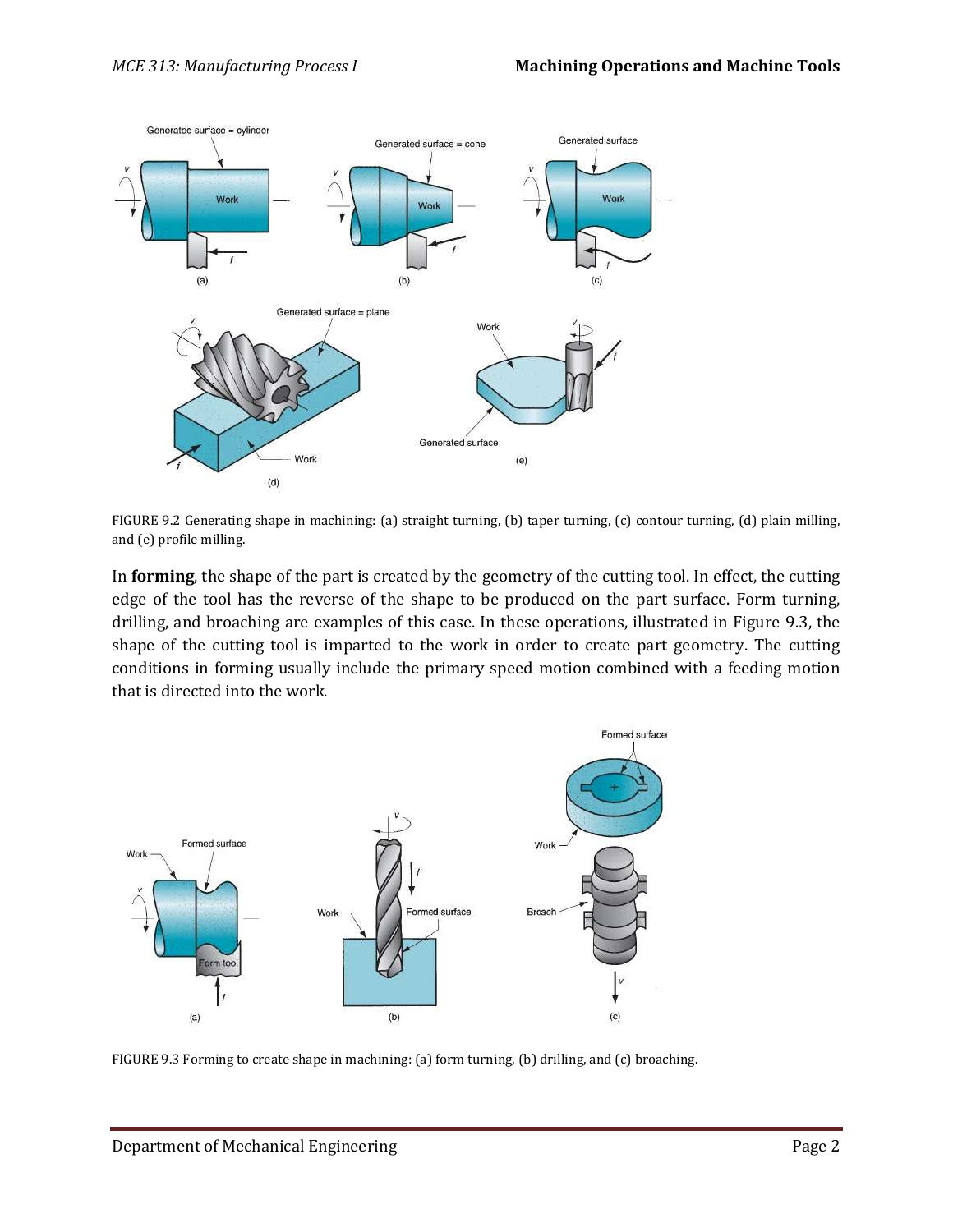Depth of cut in this category of machining usually refers to the final penetration into the work after the feed motion has been completed.

Forming and generating are sometimes combined in one operation, as illustrated in Figure 9.4 for thread cutting on a lathe and slotting on a milling machine. In thread cutting, the pointed shape of the cutting tool determines the form of the threads, but the large feed rate generates the threads. In slotting (also called slot milling), the width of the cutter determines the width of the slot, but the feed motion creates the slot.



FIGURE 9.4 Combination of forming and generating to create shape: (a) thread cutting on a lathe, and (b) slot milling.

Machining is classified as a secondary process. In general, secondary processes follow basic processes, whose purpose is to establish the initial shape of a workpiece. Examples of basic processes include casting, forging, and bar rolling (to produce rod and bar stock). The shapes produced by these processes usually require refinement by secondary processes. Machining operations serve to transform the starting shapes into the final geometries specified by the part designer. For example, bar stock is the initial shape, but the final geometry after a series of machining operations is a shaft.

## **9.2 Turning and Related Operations**

Turning is a machining process in which a single-point tool removes material from the surface of a rotating workpiece. The tool is fed linearly in a direction parallel to the axis of rotation to generate a cylindrical geometry, as illustrated in Figures 9.2(a) and 9.5. Turning is traditionally carried out on a machine tool called a lathe, which provides power to turn the part at a given rotational speed and to feed the tool at a specified rate and depth of cut.

# **9.2.1 Cutting Conditions in Turning**

The rotational speed in turning is related to the desired cutting speed at the surface of the cylindrical workpiece by the equation

$$
N = \frac{v}{\pi D_o}
$$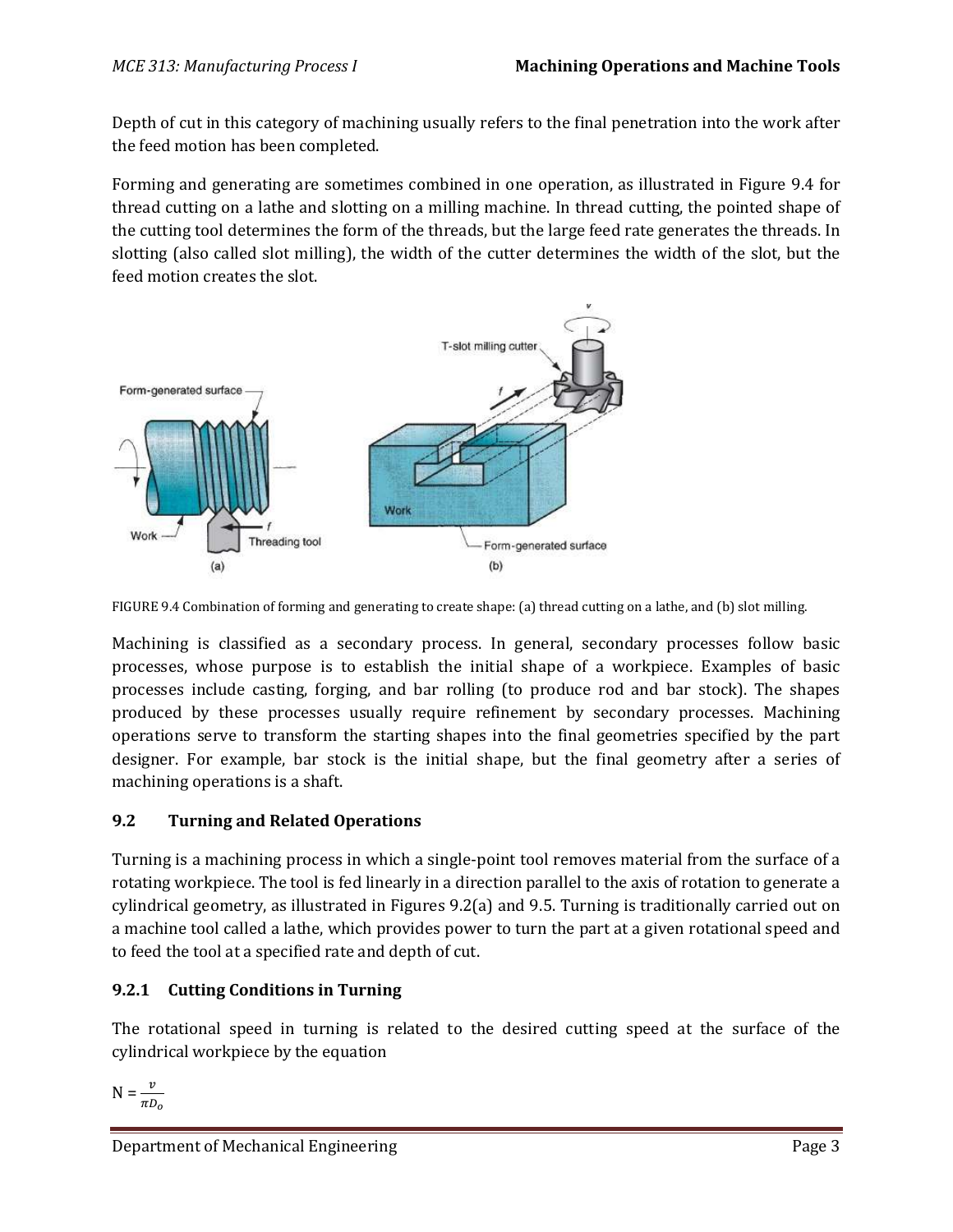where N = rotational speed, rev/min;  $v =$  cutting speed, m/min (ft/min); and Do = original diameter of the part, m (ft).

The turning operation reduces the diameter of the work from its original diameter Do to a final diameter  $D_f$ , as determined by the depth of cut d:

 $D_f = Do - 2d$ 

The feed in turning is generally expressed in mm/rev (in/rev). This feed can be converted to a linear travel rate in mm/min (in/min) by the formula

$$
f_r = Nf
$$

where  $fr = feed$  rate, mm/min (in/min); and  $f = feed$ , mm/rev (in/rev).

The time to machine from one end of a cylindrical workpart to the other is given by

 $T_m = \frac{L}{c}$ f,

where  $T_m$  = machining time, min; and L = length of the cylindrical workpart, mm (in). A more direct computation of the machining time is provided by the following equation:

$$
T_m = \frac{\pi D_o L}{f v}
$$

Where Do = work diameter,=mm(in); L = workpart length,mm(in); f = feed, mm/rev (in/ rev); and v = cutting speed, mm/min (in/min). As a practical matter, a small distance is usually added to the workpart length at the beginning and end of the piece to allow for approach and overtravel of the tool. Thus, the duration of the feed motion past the work will be longer than Tm.

The volumetric rate of material removal can be most conveniently determined by the following equation:

 $R_{MR}$  = vfd

Where  $R_{MR}$  = material removal rate, mm<sup>3</sup>/min (in<sup>3</sup>/min). In using this equation, the units for f are expressed simply as mm(in), in effect neglecting the rotational character of turning. Also, care must be exercised to ensure that the units for speed are consistent with those for f and d.

## **9.2.2 Operations Related To Turning**

A variety of other machining operations can be performed on a lathe in addition to turning; these include the following, illustrated in Figure 9.6: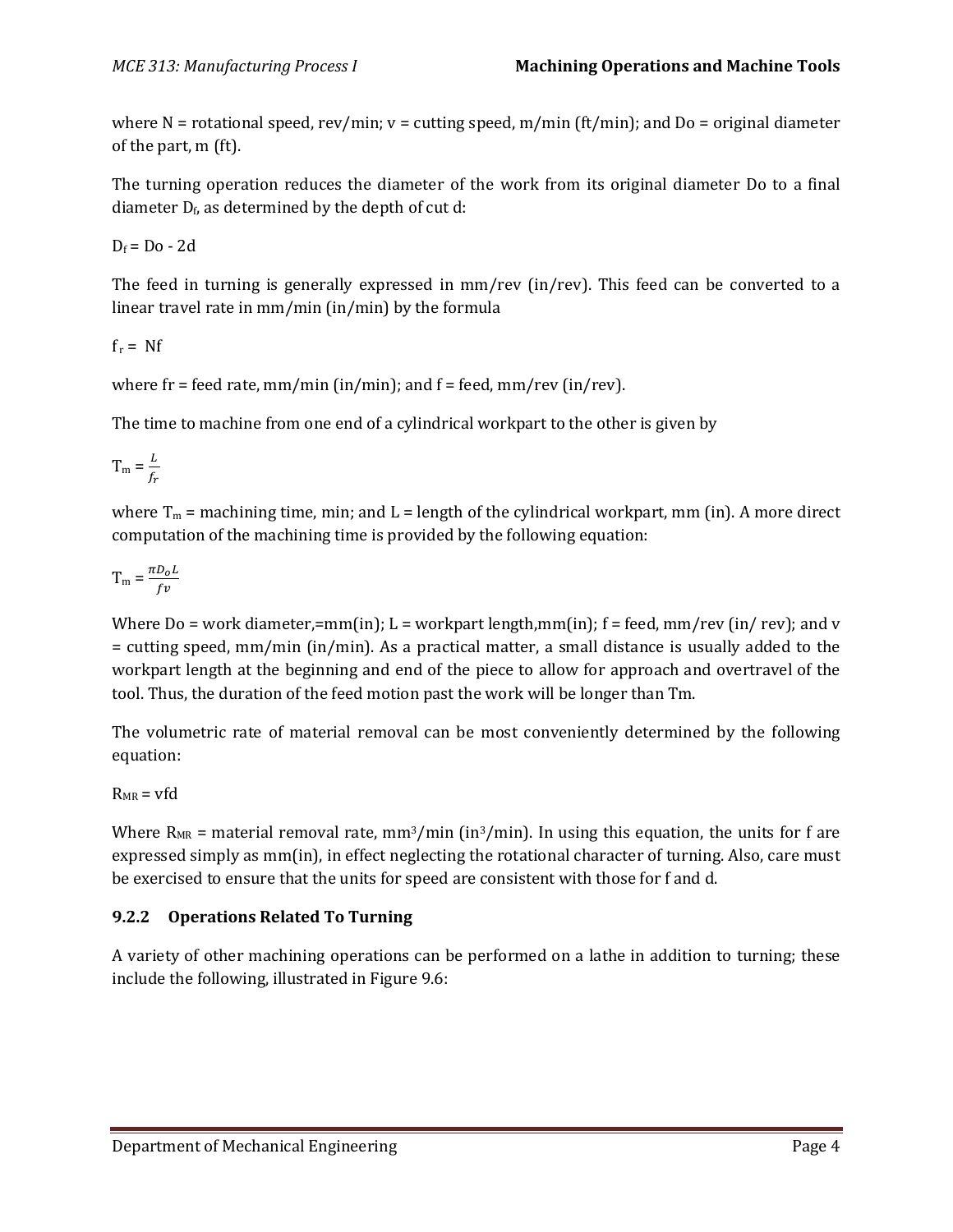

FIGURE 9.6 Machining operations other than turning that are performed on a lathe: (a) facing, (b) taper turning, (c) contour turning, (d) form turning, (e) chamfering, (f) cutoff, (g) threading, (h) boring, (i) drilling, and (j) knurling.

(a) *Facing:* The tool is fed radially into the rotating work on one end to create a flat surface on the end.

(b) *Taper turning:* Instead of feeding the tool parallel to the axis of rotation of the work, the tool is fed at an angle, thus creating a tapered cylinder or conical shape.

(c) *Contour turning:* Instead of feeding the tool along a straight line parallel to the axis of rotation as in turning, the tool follows a contour that is other than straight, thus creating a contoured form in the turned part.

(d) *Form turning:* In this operation, sometimes called forming, the tool has a shape that is imparted to the work by plunging the tool radially into the work.

(e) *Chamfering:* The cutting edge of the tool is used to cut an angle on the corner of the cylinder, forming what is called a ''chamfer.''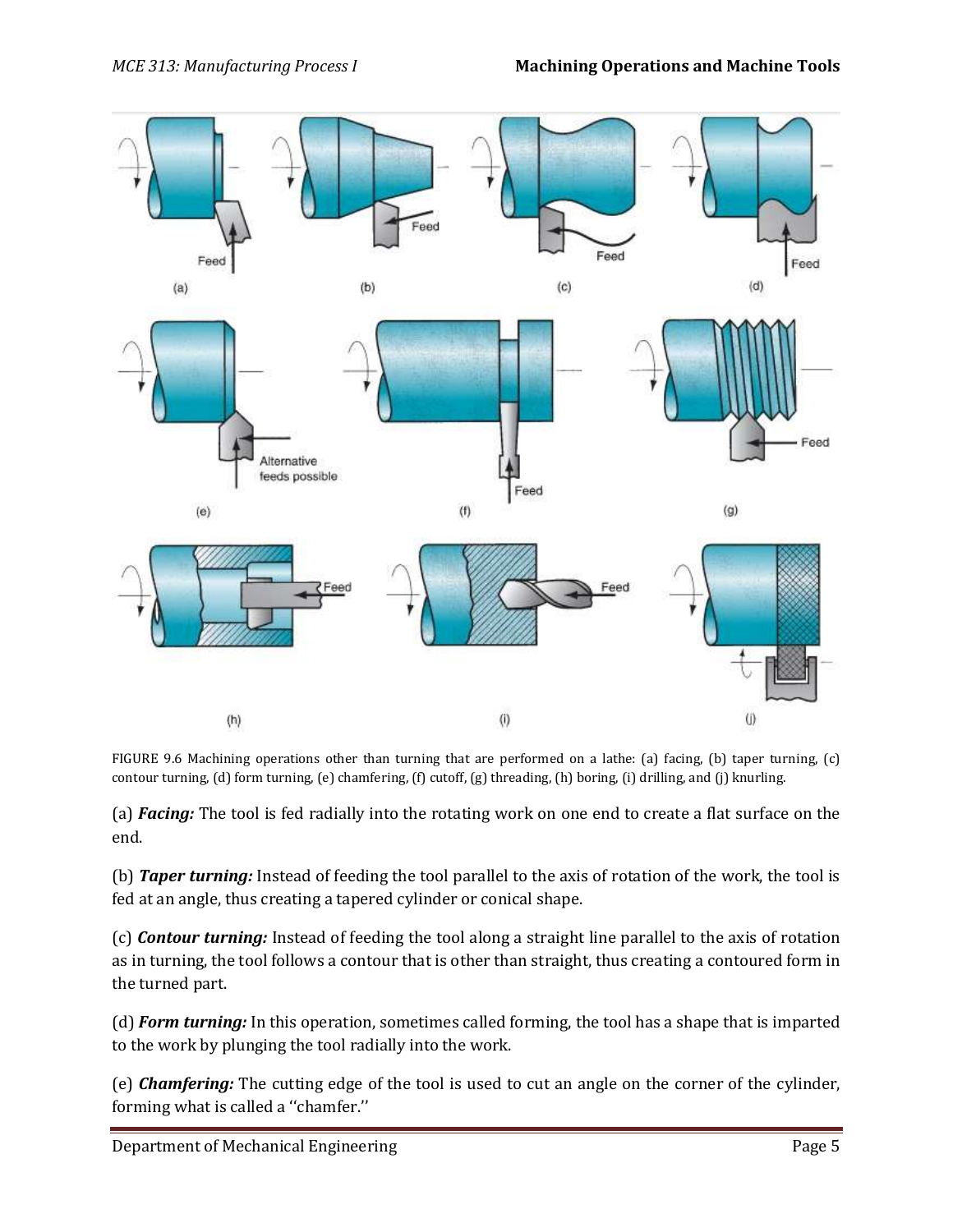(f) *Cutoff:* The tool is fed radially into the rotating work at some location along its length to cut off the end of the part. This operation is sometimes referred to as parting.

(g) *Threading:* A pointed tool is fed linearly across the outside surface of the rotating workpart in a direction parallel to the axis of rotation at a large effective feed rate, thus creating threads in the cylinder. (h) Boring. A single-point tool is fed linearly, parallel to the axis of rotation, on the inside diameter of an existing hole in the part.

(i) *Drilling:* Drilling can be performed on a lathe by feeding the drill into the rotating work along its axis. Reaming can be performed in a similar way.

(j) *Knurling:* This is not a machining operation because it does not involve cutting of material. Instead, it is a metal forming operation used to produce a regular crosshatched pattern in the work surface.

Turning, facing, taper turning, contour turning, chamfering, and boring are all performed with single-point tools. A threading operation is accomplished using a single-point tool designed with a geometry that shapes the thread. Certain operations require tools other than single-point. Form turning is performed with a specially designed tool called a form tool. The profile shape ground into the tool establishes the shape of the workpart. A cutoff tool is basically a form tool. Drilling is accomplished by a drill bit.

Knurling is performed by a knurling tool, consisting of two hardened forming rolls, each mounted between centers. The forming rolls have the desired knurling pattern on their surfaces. To perform knurling, the tool is pressed against the rotating workpart with sufficient pressure to impress the pattern onto the work surface.

## **9.2.3 The Engine Lathe**

The basic lathe used for turning and related operations is an engine lathe. It is a versatile machine tool, manually operated, and widely used in low and medium production. The term engine dates from the time when these machines were driven by steam engines.

Engine Lathe Technology Figure 9.7 is a sketch of an engine lathe showing its principal components. The headstock contains the drive unit to rotate the spindle, which rotates the work. Opposite the headstock is the tailstock, in which a center is mounted to support the other end of the workpiece.

The cutting tool is held in a tool post fastened to the cross-slide, which is assembled to the carriage. The carriage is designed to slide along the ways of the lathe in order to feed the tool parallel to the axis of rotation. The ways are like tracks along which the carriage rides, and they are made with great precision to achieve a high degree of parallelism relative to the spindle axis.

The ways are built into the bed of the lathe, providing a rigid frame for the machine tool.

The carriage is driven by a leadscrew that rotates at the proper speed to obtain the desired feed rate. The cross-slide is designed to feed in a direction perpendicular to the carriage movement. Thus, by moving the carriage, the tool can be fed parallel to the work axis to perform straight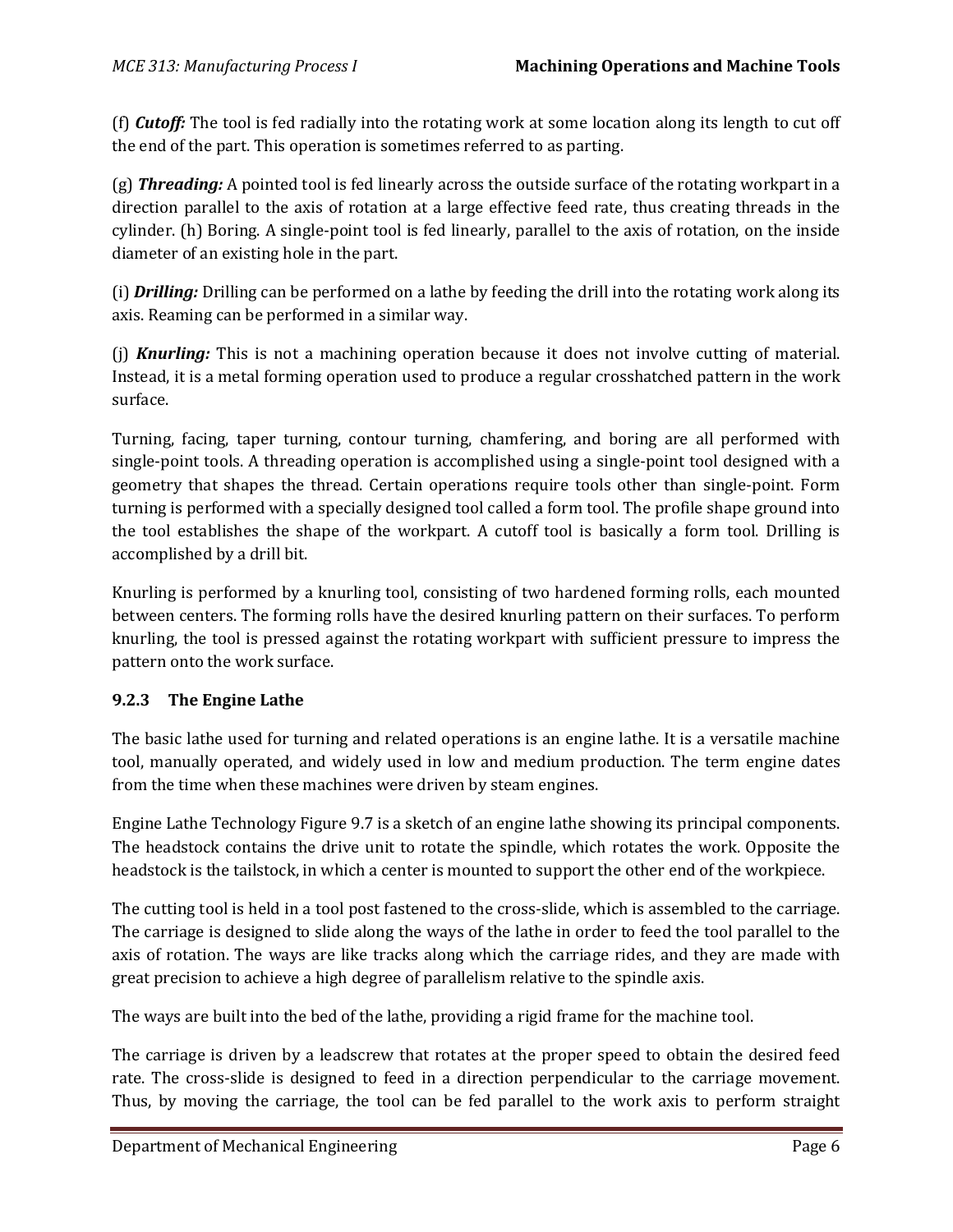turning; or by moving the cross-slide, the tool can be fed radially into the work to perform facing, form turning, or cutoff operations.

The conventional engine lathe and most other machines described in this section are horizontal turning machines; that is, the spindle axis is horizontal. This is appropriate for the majority of turning jobs, in which the length is greater than the diameter. For jobs in which the diameter is large relative to length and the work is heavy, it is more convenient to orient the work so that it rotates about a vertical axis; these are vertical turning machines.

The size of a lathe is designated by swing and maximum distance between centers.

The swing is the maximum workpart diameter that can be rotated in the spindle, determined as twice the distance between the centerline of the spindle and the ways of the machine. The actual maximum size of a cylindrical workpiece that can be accommodated on the lathe is smaller than the swing because the carriage and cross-slide assembly are in the way. The maximum distance between centers indicates the maximum length of a workpiece that can be mounted between headstock and tailstock centers. For example, a 350 mm x 1.2 m (14 in x 48 in) lathe designates that the swing is 350 mm (14 in) and the maximum distance between centers is 1.2 m (48 in).



FIGURE 9.7 Diagram of an engine lathe, indicating its principal components.

*Methods of Holding the Work in a Lathe:* There are four common methods used to hold workparts in turning. These workholding methods consist of various mechanisms to grasp the work, center and support it in position along the spindle axis, and rotate it. The methods, illustrated in Figure 9.8, are (a) mounting the work between centers, (b) chuck, (c) collet, and (d) face plate.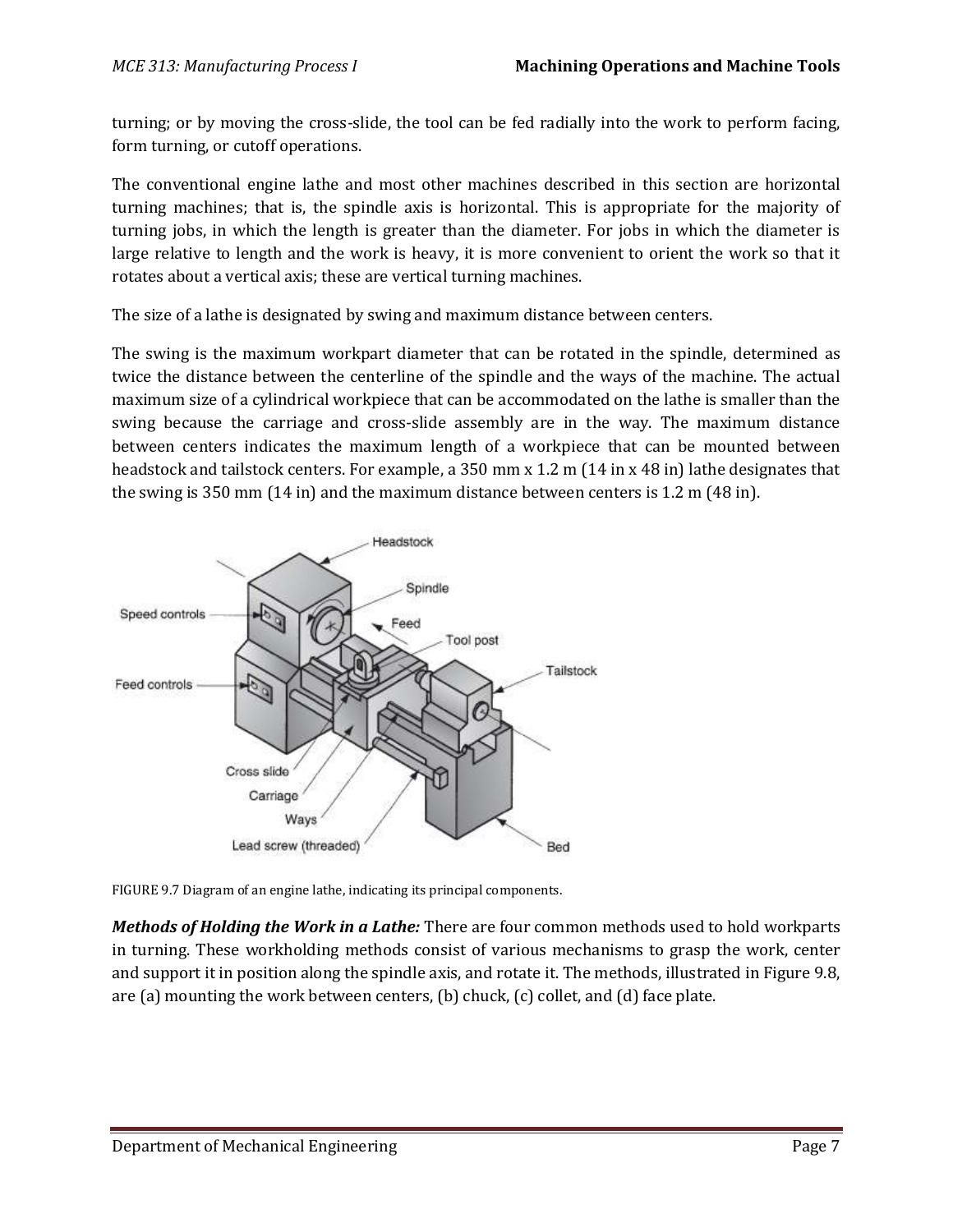

FIGURE 9.8 Four workholding methods used in lathes: (a) mounting the work between centers using a dog, (b) three-jaw chuck, (c) collet, and (d) faceplate for non-cylindrical workparts.

Holding the work between centers refers to the use of two centers, one in the headstock and the other in the tailstock, as in Figure 9.8(a). This method is appropriate for parts with large length-todiameter ratios. At the headstock center, a device called a dog is attached to the outside of the work and is used to drive the rotation from the spindle. The tailstock center has a cone-shaped point which is inserted into a tapered hole in the end of the work. The tailstock center is either a "live" center or a ''dead'' center. A live center rotates in a bearing in the tailstock, so that there is no relative rotation between the work and the live center, hence, no friction between the center and the workpiece. In contrast, a dead center is fixed to the tailstock, so that it does not rotate; instead, the workpiece rotates about it. Because of friction and the heat buildup that results, this setup is normally used at lower rotational speeds. The live center can be used at higher speeds.

The chuck, Figure 9.8(b), is available in several designs, with three or four jaws to grasp the cylindrical workpart on its outside diameter. The jaws are often designed so they can also grasp the inside diameter of a tubular part. A self-centering chuck has a mechanism to move the jaws in or out simultaneously, thus centering the work at the spindle axis. Other chucks allow independent operation of each jaw. Chucks can be used with or without a tailstock center. For parts with low length-to-diameter ratios, holding the part in the chuck in a cantilever fashion is usually sufficient to withstand the cutting forces. For long workbars, the tailstock center is needed for support.

A collet consists of a tubular bushing with longitudinal slits running over half its length and equally spaced around its circumference, as in Figure 9.8(c). The inside diameter of the collet is used to hold cylindrical work such as barstock. Owing to the slits, one end of the collet can be squeezed to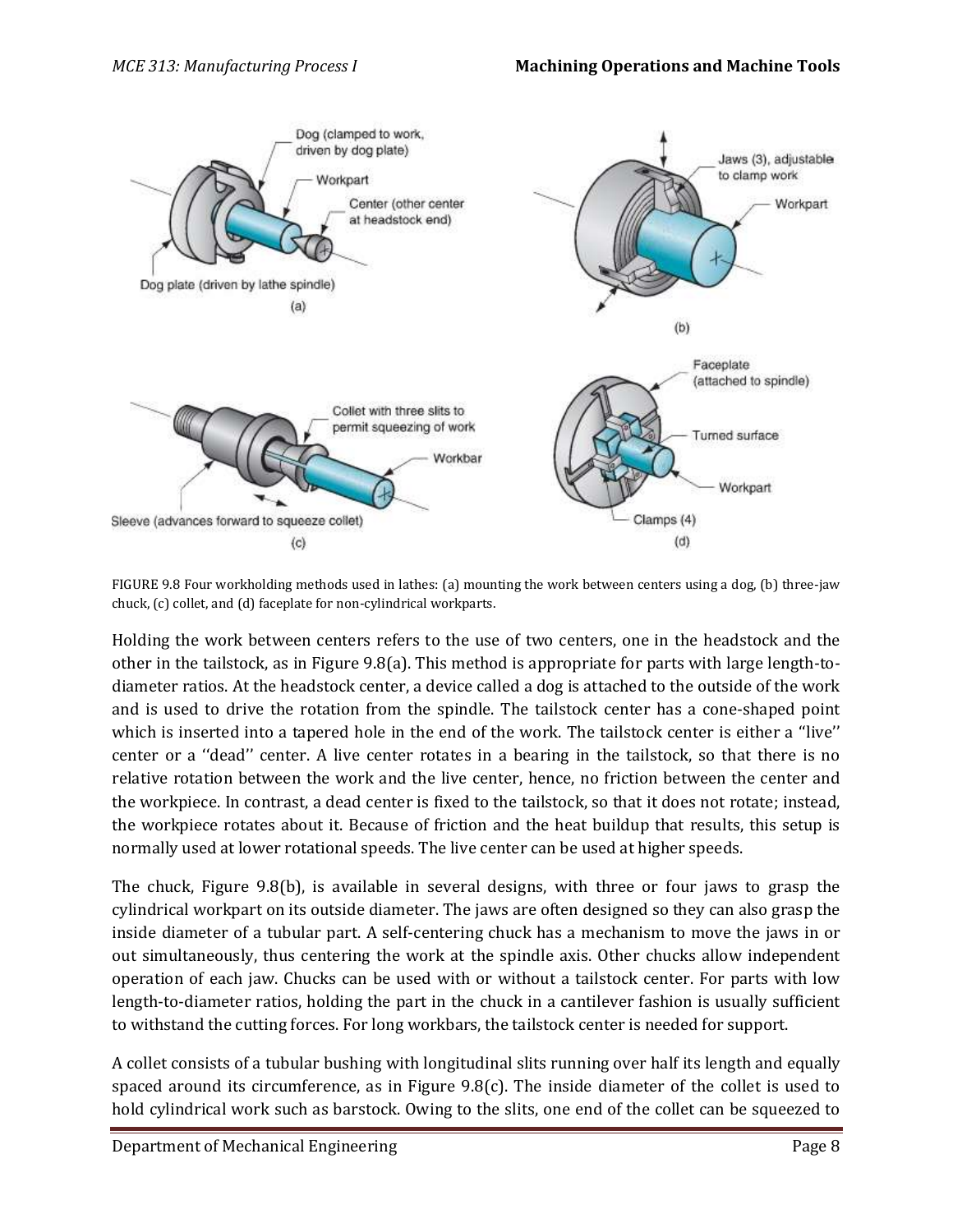reduce its diameter and provide a secure grasping pressure against the work. Because there is a limit to the reduction obtainable in a collet of any given diameter, these workholding devices must be made in various sizes to match the particular workpart size in the operation.

A face plate, Figure 9.8(d), is a workholding device that fastens to the lathe spindle and is used to grasp parts with irregular shapes. Because of their irregular shape, these parts cannot be held by other workholding methods. The faceplate is therefore equipped with the custom-designed clamps for the particular geometry of the part.

## **9.2.4 Other Lathes and Turning Machines**

In addition to the engine lathe, other turning machines have been developed to satisfy particular functions or to automate the turning process. Among these machines are: (1) toolroom lathe, (2) speed lathe, (3) turret lathe, (4) chucking machine, (5) automatic screw machine, and (6) numerically controlled lathe.

#### **9.3 Drilling and Related Operations**

Drilling, Figure 9.3(b), is a machining operation used to create a round hole in a workpart. This contrasts with boring, which can only be used to enlarge an existing hole.

Drilling is usually performed with a rotating cylindrical tool that has two cutting edges on its working end. The tool is called a drill or drill bit. The most common drill bit is the twist drill. The rotating drill feeds into the stationary workpart to form a hole whose diameter is equal to the drill diameter. Drilling is customarily performed on a drill press, although other machine tools also

## **9.3.1 Operations Related To Drilling**

Several operations are related to drilling. These are illustrated in Figure 9.9 and described in this section. Most of the operations follow drilling; a hole must be made first by drilling, and then the hole is modified by one of the other operations. Centering and spot facing are exceptions to this rule. All of the operations use rotating tools.

(a) *Reaming:* Reaming is used to slightly enlarge a hole, to provide a better tolerance on its diameter, and to improve its surface finish. The tool is called a reamer, and it usually has straight flutes.

(b) *Tapping:* This operation is performed by a tap and is used to provide internal screw threads on an existing hole.

(c) *Counterboring:* Counterboring provides a stepped hole, in which a larger diameter follows a smaller diameter partially into the hole. A counterbored hole is used to seat bolt heads into a hole so the heads do not protrude above the surface.

(d) *Countersinking:* This is similar to counterboring, except that the step in the hole is cone-shaped for flat head screws and bolts.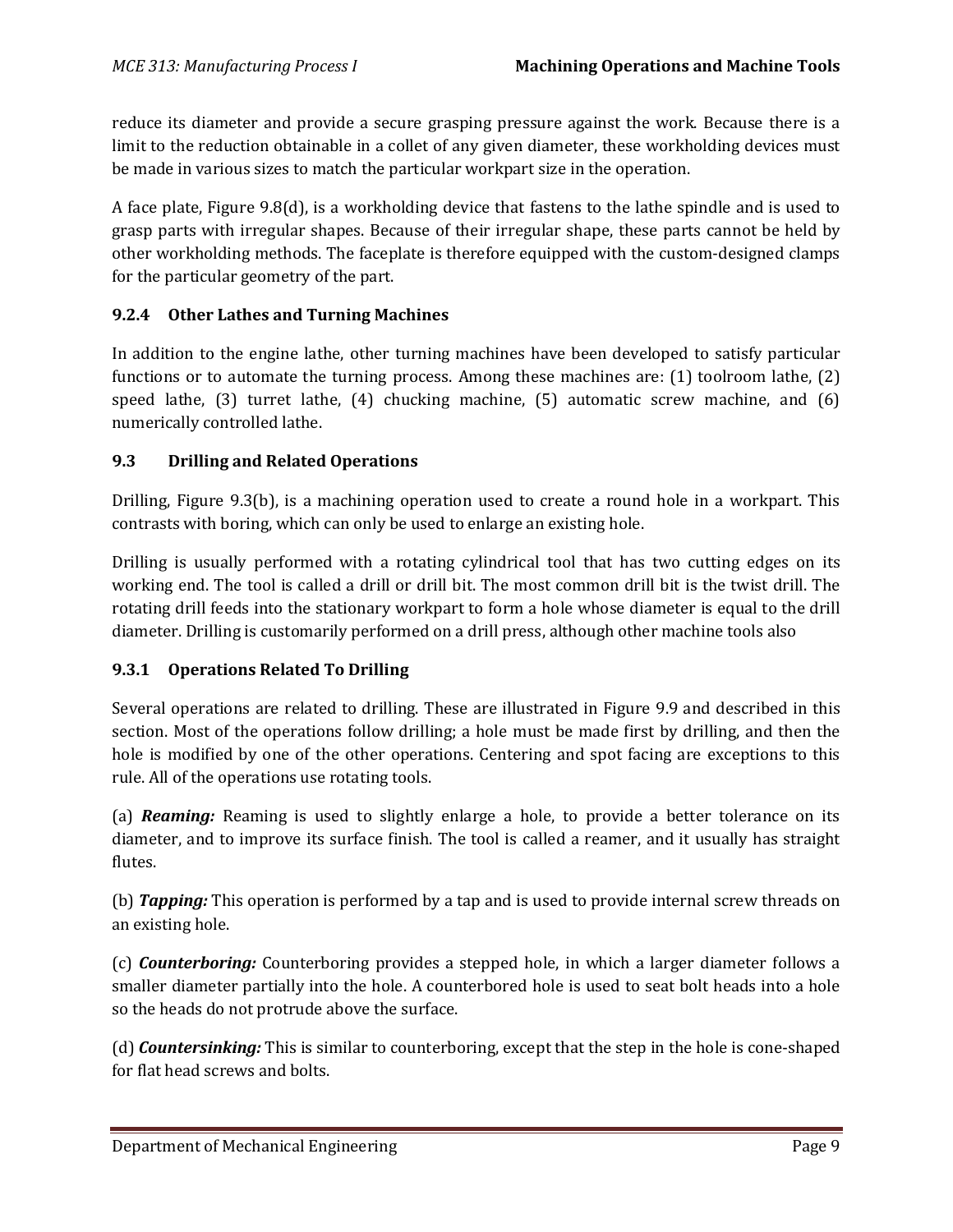(e) *Centering:* Also called center drilling, this operation drills a starting hole to accurately establish its location for subsequent drilling. The tool is called a center drill.

(f) *Spot facing:* Spot facing is similar to milling. It is used to provide a flat machined surface on the workpart in a localized area.



## FIGURE 9.9

Machining operations related to drilling: (a) reaming, (b) tapping, (c) counterboring, (d) countersinking, (e) center drilling, and (f) spot facing

## **9.3.2 Drill Presses**

The standard machine tool for drilling is the drill press. There are various types of drill press, the most basic of which is the upright drill, Figure 9.10. The upright drill stands on the floor and consists of a table for holding the workpart, a drilling head with powered spindle for the drill bit, and a base and column for support. A similar drill press, but smaller, is the bench drill, which is mounted on a table or bench rather than the floor.

The radial drill, Figure 9.11, is a large drill press designed to cut holes in large parts. It has a radial arm along which the drilling head can be moved and clamped. The head therefore can be positioned along the arm at locations that are a significant distance from the column to accommodate large work. The radial arm can also be swiveled about the column to drill parts on either side of the worktable.

The gang drill is a drill press consisting basically of two to six upright drills connected work in position. A fixture is a workholding device that is usually custom-designed for the particular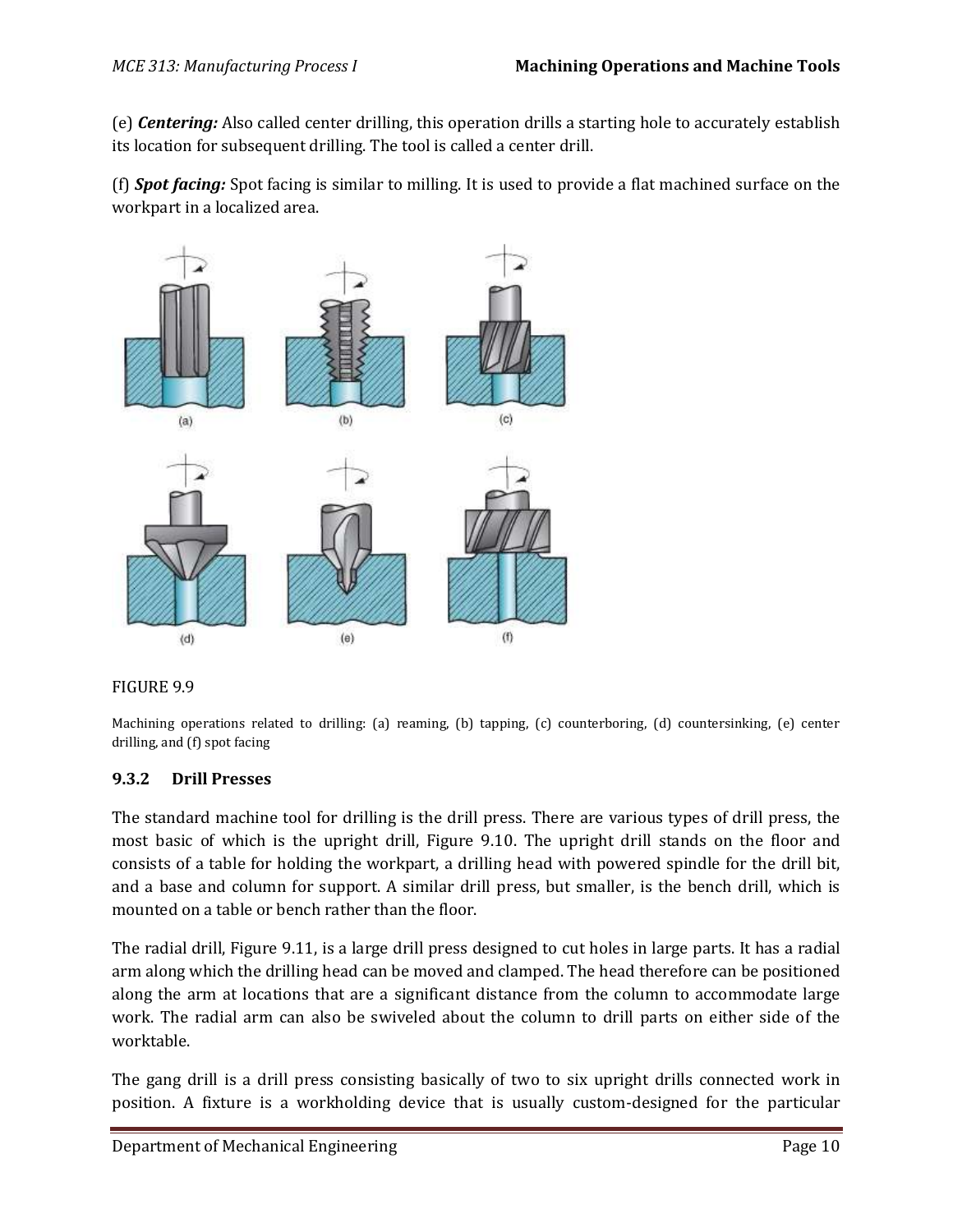workpart. The fixture can be designed to achieve higher accuracy in positioning the part relative to the machining operation, faster production rates, and greater operator convenience in use. A jig is a workholding device that is also specially designed for the workpart. The distinguishing feature between a jig and a fixture is that the jig provides a means of guiding the tool during the drilling operation. A fixture does not provide this tool guidance feature. A jig used for drilling is called a drill jig. together in an in-line arrangement. Each spindle is powered and operated independently, and they share a common worktable, so that a series of drilling and related operations can be accomplished in sequence (e.g., centering, drilling, reaming, tapping) simply by sliding the workpart along the worktable from one spindle to the next. A related machine is the multiple-spindle drill, in which several drill spindles are connected together to drill multiple holes simultaneously into the workpart.



FIGURE 9.10 Upright drill press FIGURE 9.11 Radial drill press.



# **PRACTICE QUESTIONS**

9.1. What are the differences between rotational parts and prismatic parts in machining?

9.2. Distinguish between generating and forming when machining workpart geometries.

9.3. Give two examples of machining operations in which generating and forming are combined to create workpart geometry.

- 9.4. Describe the turning process.
- 9.5. What is the difference between threading and tapping?
- 9.6. How does a boring operation differ from a turning operation?